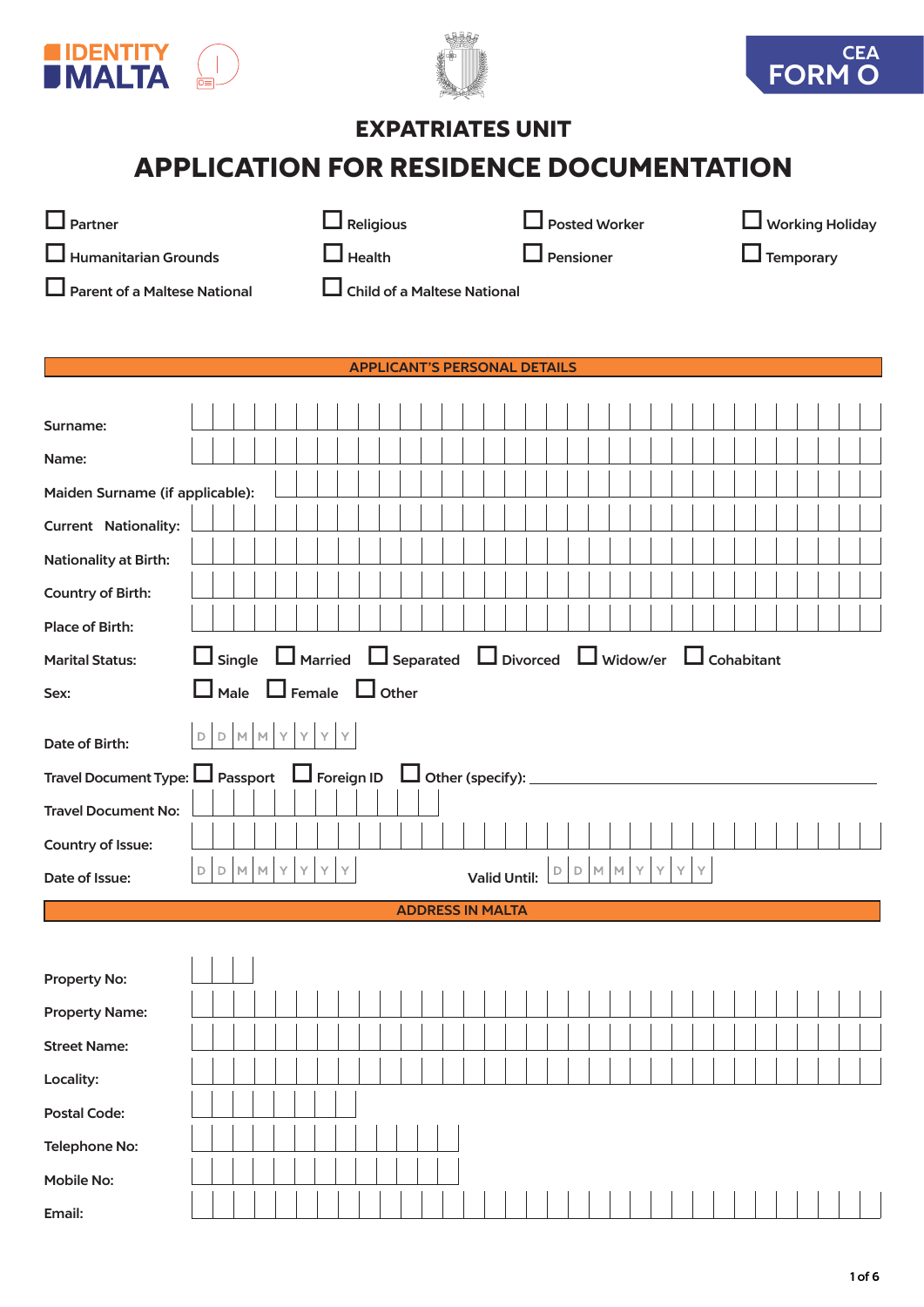### PERMANENT ADDRESS ABROAD

| <b>Property No:</b> |  |  |  | <b>Property Name:</b> |  |  |  |  |  |  |  |  |  |  |  |  |  |
|---------------------|--|--|--|-----------------------|--|--|--|--|--|--|--|--|--|--|--|--|--|
| <b>Street Name:</b> |  |  |  |                       |  |  |  |  |  |  |  |  |  |  |  |  |  |
| Locality:           |  |  |  |                       |  |  |  |  |  |  |  |  |  |  |  |  |  |
| Country:            |  |  |  |                       |  |  |  |  |  |  |  |  |  |  |  |  |  |
| Telephone No.:      |  |  |  |                       |  |  |  |  |  |  |  |  |  |  |  |  |  |

## IMMIGRATION DETAILS (TO BE FILLED BY FIRST TIME APPLICANTS)

| Date of first settlement in Malta:                 | M | $.1M+$ |  |  |  |  |  |  |  |  |  |  |  |
|----------------------------------------------------|---|--------|--|--|--|--|--|--|--|--|--|--|--|
| Intended duration of stay in Malta:                |   |        |  |  |  |  |  |  |  |  |  |  |  |
| Country of Residence prior to Settlement in Malta: |   |        |  |  |  |  |  |  |  |  |  |  |  |
|                                                    |   |        |  |  |  |  |  |  |  |  |  |  |  |
| Intended Country of Next Settlement:               |   |        |  |  |  |  |  |  |  |  |  |  |  |

#### PERSONAL DETAILS OF SPONSOR (to be filled by applicants applying as Partners/ Parent of a Maltese national / Child of a Maltese national)

| ID Card No.:                    |  |  |  |  |  |  |  |  |  |  |  |  |  |  |  |  |  |
|---------------------------------|--|--|--|--|--|--|--|--|--|--|--|--|--|--|--|--|--|
| Surname:                        |  |  |  |  |  |  |  |  |  |  |  |  |  |  |  |  |  |
| Name:                           |  |  |  |  |  |  |  |  |  |  |  |  |  |  |  |  |  |
| Maiden Surname (if applicable): |  |  |  |  |  |  |  |  |  |  |  |  |  |  |  |  |  |

DETAILS OF RELIGIOUS ORDER (to be filled by applicants applying as Religious Purpose)

| Name of Religious Order:     |  |  |  |  |  |  |  |  |  |  |  |  |  |  |  |  |  |
|------------------------------|--|--|--|--|--|--|--|--|--|--|--|--|--|--|--|--|--|
| <b>Head of Congregation:</b> |  |  |  |  |  |  |  |  |  |  |  |  |  |  |  |  |  |
| Property No:                 |  |  |  |  |  |  |  |  |  |  |  |  |  |  |  |  |  |
| <b>Property Name:</b>        |  |  |  |  |  |  |  |  |  |  |  |  |  |  |  |  |  |
| <b>Street Name:</b>          |  |  |  |  |  |  |  |  |  |  |  |  |  |  |  |  |  |
| Locality:                    |  |  |  |  |  |  |  |  |  |  |  |  |  |  |  |  |  |
| <b>Postal Code:</b>          |  |  |  |  |  |  |  |  |  |  |  |  |  |  |  |  |  |
| Telephone No:                |  |  |  |  |  |  |  |  |  |  |  |  |  |  |  |  |  |
| Mobile No:                   |  |  |  |  |  |  |  |  |  |  |  |  |  |  |  |  |  |
| Email:                       |  |  |  |  |  |  |  |  |  |  |  |  |  |  |  |  |  |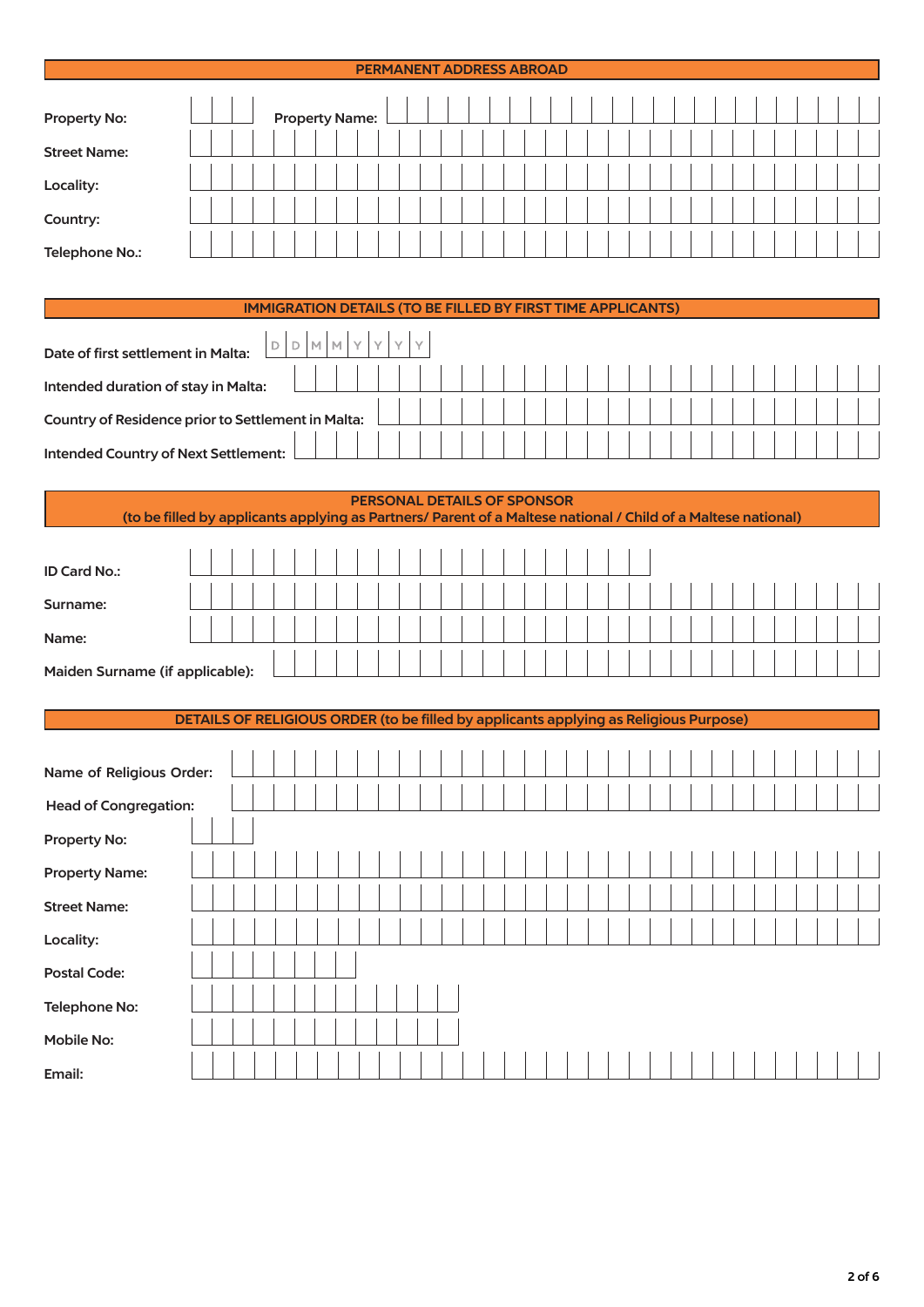|                               | <b>EMPLOYER'S DETAILS (to be filled by applicants applying as Posted Workder)</b> |  |  |                                 |  |  |  |  |  |  |  |  |  |  |  |  |
|-------------------------------|-----------------------------------------------------------------------------------|--|--|---------------------------------|--|--|--|--|--|--|--|--|--|--|--|--|
| <b>Employer/Company Name:</b> |                                                                                   |  |  |                                 |  |  |  |  |  |  |  |  |  |  |  |  |
| <b>Contact Person:</b>        |                                                                                   |  |  |                                 |  |  |  |  |  |  |  |  |  |  |  |  |
| Property No:                  |                                                                                   |  |  |                                 |  |  |  |  |  |  |  |  |  |  |  |  |
| <b>Property Name:</b>         |                                                                                   |  |  |                                 |  |  |  |  |  |  |  |  |  |  |  |  |
| <b>Street Name:</b>           |                                                                                   |  |  |                                 |  |  |  |  |  |  |  |  |  |  |  |  |
| Locality:                     |                                                                                   |  |  |                                 |  |  |  |  |  |  |  |  |  |  |  |  |
| <b>Postal Code:</b>           |                                                                                   |  |  |                                 |  |  |  |  |  |  |  |  |  |  |  |  |
| <b>Telephone No:</b>          |                                                                                   |  |  |                                 |  |  |  |  |  |  |  |  |  |  |  |  |
| <b>Mobile No:</b>             |                                                                                   |  |  |                                 |  |  |  |  |  |  |  |  |  |  |  |  |
| Email:                        |                                                                                   |  |  |                                 |  |  |  |  |  |  |  |  |  |  |  |  |
|                               |                                                                                   |  |  | <b>DECLARATION BY APPLICANT</b> |  |  |  |  |  |  |  |  |  |  |  |  |

I hereby solemnly declare that the information given in this application is true to the best of my knowledge and belief and that no details have been omitted that could be of direct importance when the application is considered.

Signature of Applicant Date: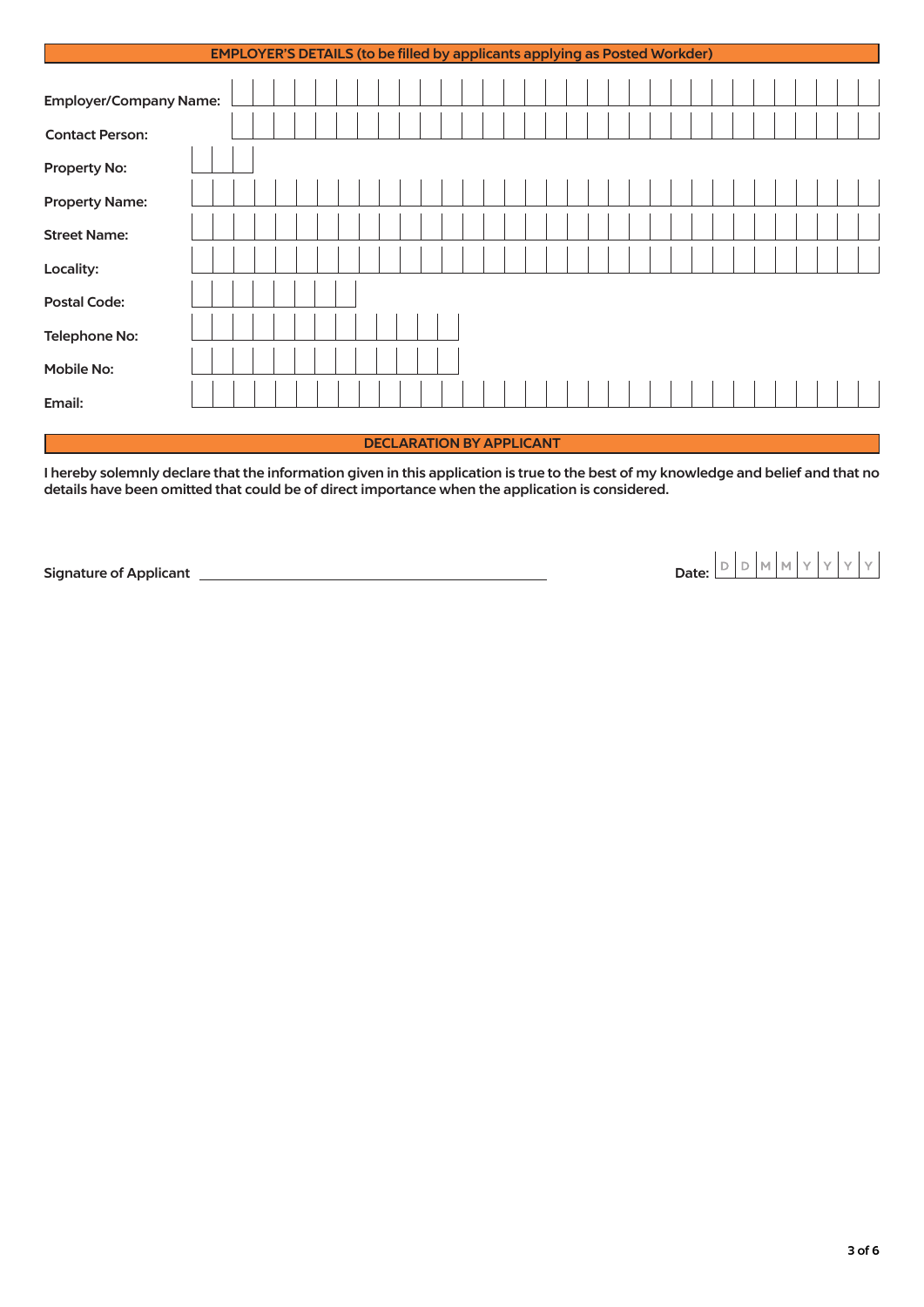Applications must be submitted by the applicant in person whilst in Malta. Applicants are required to fill in the relevant forms which must include all the required information, contact details, dates and signatures. This must be done before the expiry of the authorization to stay in Malta.

- □ CEA Form O (Non-EU) filled and signed by Applicant;
- □ CEA Form ID 1A Identity Registration Form.<br>□ Full copy of Passport, including blank pages.
- $\square$  Full copy of Passport, including blank pages, showing a valid visa entry<br> $\square$  Lease agreement and a Rental Declaration Form signed by the owner
- Lease agreement and a Rental Declaration Form signed by the owner of the same property or a purchase contract of Immovable property. See attached accommodation guidance.
- $\Box$  A comprehensive health insurance plan or proof of NI payment
- □ Evidence showing the applicant's purpose of stay in Malta<br>□ An original copy of Bank statement (not older than 3 mon
- An original copy of Bank statement (not older than 3 months). Such requirement does not apply to Religious purposes. In case of pensioners, bank statement should show regular transfers of his/her pension.
- □ Application fee of €27.50.

Additional supporting documentation in certain cases:

#### A) Partner

- $\Box$  An affidavit by the couple under oath, stating that they are in a durable and stable relationship, administered by a notary registered in Malta
- □ Official certificate issued from Public Registry showing the civil status of the Maltese national  $□$  A letter from two different relatives or friends witnessing the relationship
- $\Box$  A letter from two different relatives or friends witnessing the relationship  $\Box$  Bank statement of the applicant or the partner for the previous 3 mo
- Bank statement of the applicant or the partner for the previous 3 months showing adequate funds, amounting to minimum wage + 20%
- $\Box$  Applicants must provide enough evidence to show that the relationship is stable and durable. Evidence should be supported by a detailed timeline of the relationship.

#### B) Religious Purposes

- □ Letter from the Superior of the Order concerned or from a Superior of the Curia indicating the reasons of stay in Malta, period of stay and place of residence.
- C) Posted Worker
- Confirmation from the department for Industrial and Employment relations (DIER). That person has been registered as such worker. Residence card/Work permit issued by the first member state.
- D) Working Holiday
- Letter from the High Commissioner of Australia or New Zealand, as applicable.
- E) Humanitarian Grounds
- □ Covering letter by applicant explaining his/her purpose of stay in Malta.<br>□ Proof of evidence of the above.
- Proof of evidence of the above.

#### F) Health Reasons

- $\Box$  In the case of a person requiring a temporary extension to stay in Malta on the grounds of urgent issues: A detailed Medical Report by a local Specializing Consultant attesting the medical condition and recovery period;
- $\Box$  If the requested authorization is for the purpose for undergoing health treatment which had been already scheduled whilst person was outside Malta:
	- A) Hospital/clinic booking
	- B) Copy of payment documentation
	- C) Medical reports from local professionals
	- D) Flight tickets

#### G) Pensioner

- □ Official document, showing that applicant is entitled to a retirement income issued by the social Services Department in Malta.
- H) Parent of a Maltese National
- □ Birth Certificate of Child/Children
- □ Copy of Maltese passport of Child/Children
- □ In case the Parents are separated or divorced a Court Decree attesting the custody of the Child/Children.
- I) Child of a Maltese National
- □ Maltese Passport of parent<br>□ Birth Certificate of child
- □ Birth Certificate of child<br>□ In case the Parents are s
- In case the Parents are separated or divorced a Court Decree attesting the custody of the Child/Children.

#### J) Parent of a Study Permit Holder (Child 18 years and under)

- □ Copy of Residency Permit (Study)
- □ Birth Certificate of Permit Holder
- □ Copy of School Letter

#### K) Other purposes

□ Any requests which do not fall to be considered on the basis of the above-mentioned purposes shall be given such consideration only in exceptional circumstances and on the merits of the case. 4 of 6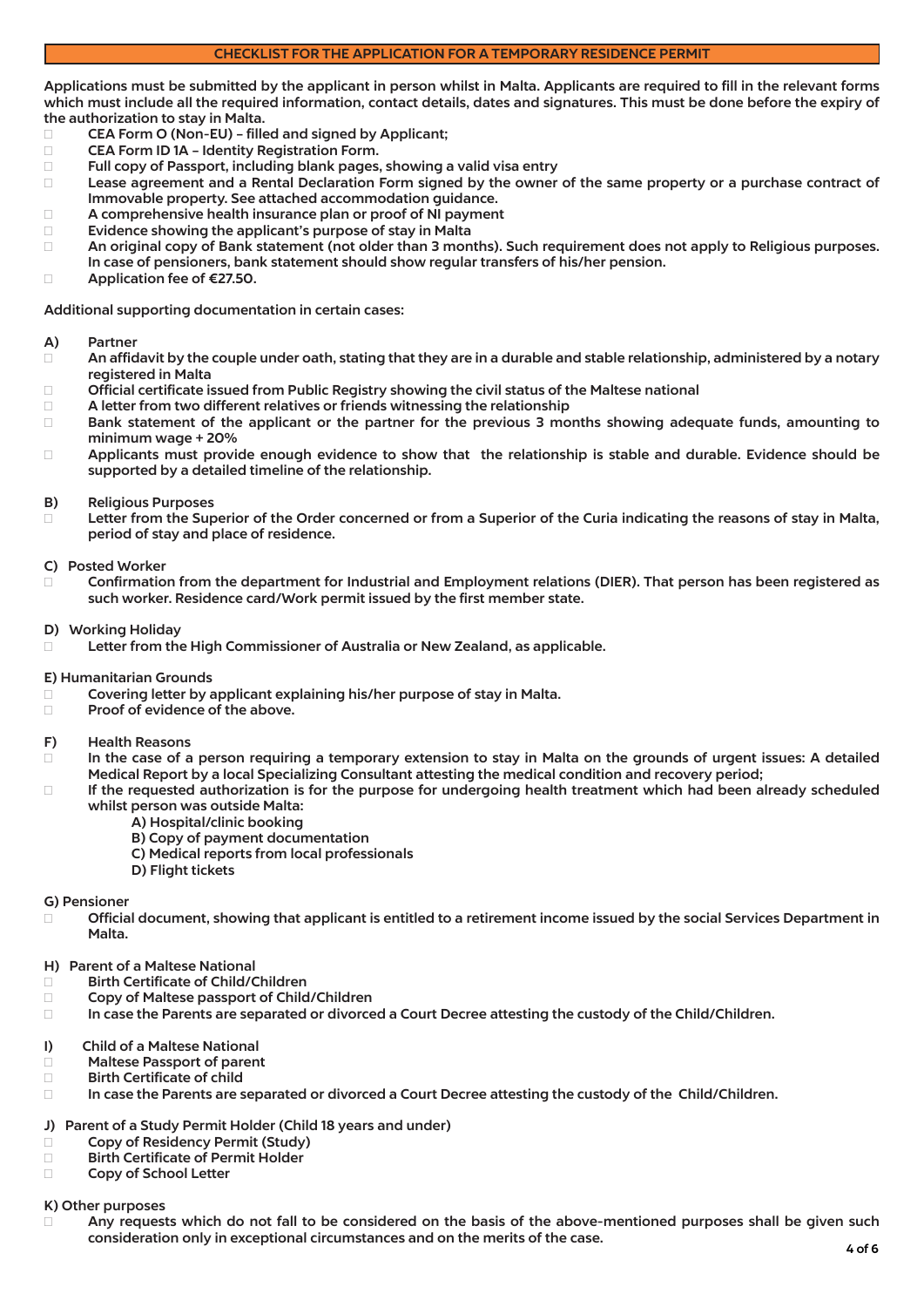#### ACCOMODATION NOTES

Following the enactment of Subsidiary Legislation 604.02, in January 2020 to regulate the rental market, The following applies regarding documentation to be submitted.

#### Accommodation agreement (Lease or Rent)

- $\Box$  An original contract is to be presented with original signatures of both landlord and tenant.
- $\Box$  Details of landlord and tenant on the contract include name, ID card number and address being rented out
- $\Box$  If Landlord is not Maltese, a purchase agreement of the same premises needs to be presented. Details of purchaser on this agreement needs to match the details of landlord on the lease/rent agreement
- $\Box$  If the housing lease/rent agreement provided with the Initial Application was of less than one (1) year, applicants need to be informed that they will be expected to provide the interim lease/rent agreements that cover the entire year retrospectively at the next renewal
- $\Box$  Contract should not have details crossed off in pen or tippex and written over. If such a contract is presented, it is not to be accepted

#### *Applications for renewal of permits*

If there is a period from the date of the expiry of the original agreement submitted with the previous residence permit application, which is not covered by the said lease/rent agreement, the contract bridging such gap should be provided as well as the new contract going forward.

#### Approval Letter

 $\Box$  A copy of the approval letter regarding the registration of the property issued by the Housing Authority should be provided or in the case that such registration is not possible at law the Housing Authority should provide such confirmation.

#### Students

- $\Box$  Students using the school accommodation are exempted from presenting a lease agreement. The relevant information must be included in the acceptance letter referred to in Point 2. The information must state that the property is being used by the institution for accommodating its own students.
- $\Box$  Students being hosted in a local household must present a copy of the license issued by the Malta Tourism Authority to the host. The latter should also be complemented by a Rental Declaration Form.

N.B.: It is to be remarked that in the case of a contract signed pre 2020 and expiry is after 1st January 2021 the property may still be registered until the end of 2020.

#### NOTES TO APPLICANTS

All documentation listed above must be presented in English. All presented translations of official documents are to be apostilled by the Foreign Affairs if applicable. All supporting documentation must be presented in original format. The Department retains a copy of the above-mentioned list of documents.

Identity Malta reserves the right to request additional documents before the application could be processed.